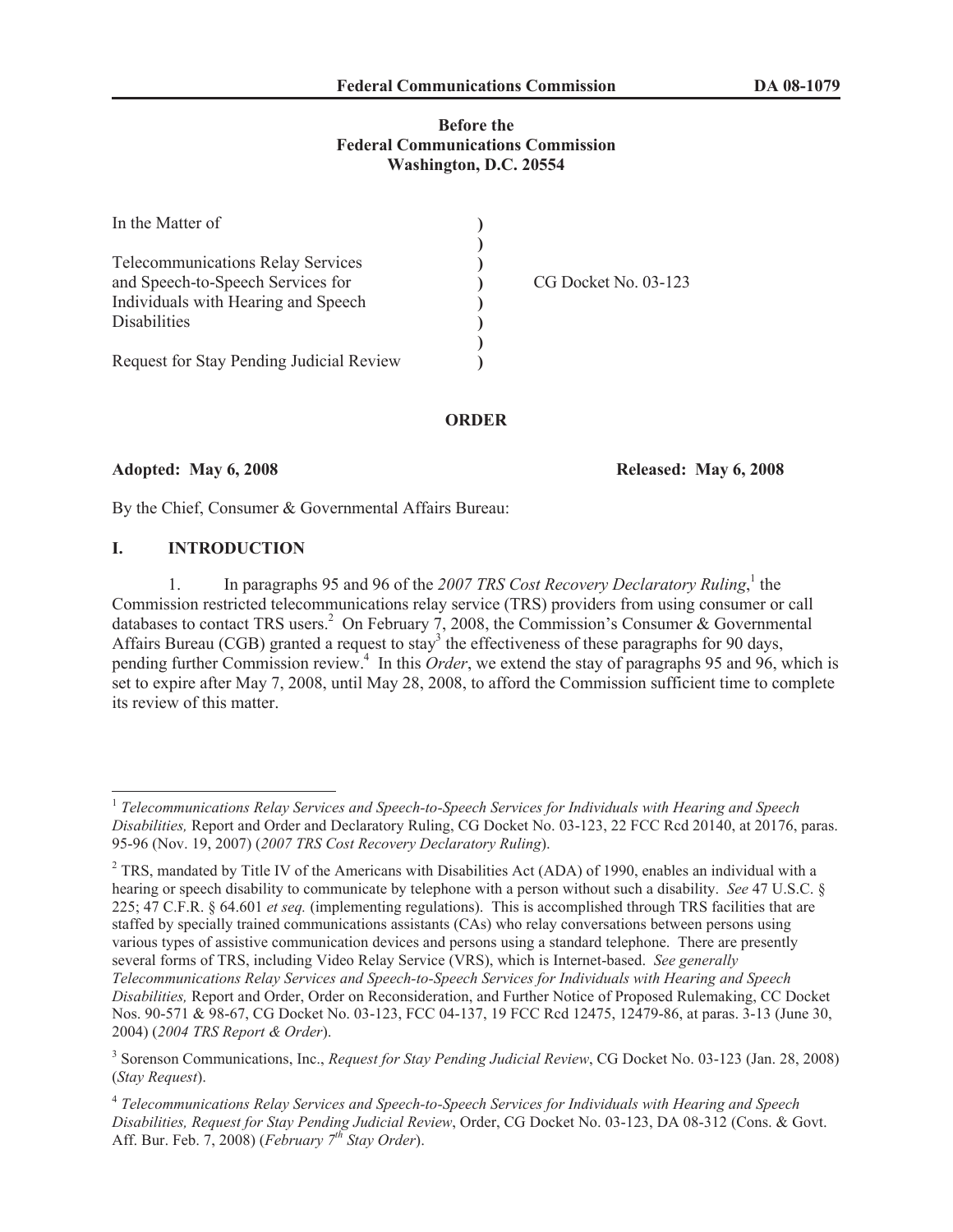### **II. BACKGROUND**

2. On November 19, 2007, the Commission released the *2007 TRS Cost Recovery Declaratory Ruling*, which, among other things, prohibits providers from using a consumer or call database to contact TRS users "for lobbying or any other purpose,"<sup>5</sup> and prohibits providers from using a consumer or call database to "contact TRS users or to in any way attempt to affect or influence, directly or indirectly, their use of relay service."<sup>6</sup>

3. Following release of the *2007 TRS Cost Recovery Declaratory Ruling*, several TRS providers, in filings with the Commission, asserted that the restrictions contained in paragraphs 95 and 96 violate the First Amendment rights of TRS providers.<sup>7</sup> On January 16, 2008, Sorenson Communications, Inc. (Sorenson), a VRS provider, filed a Petition for Review in the United States Court of Appeals for the Tenth Circuit asserting, in part, that the above-quoted language violates the First Amendment rights of TRS providers.<sup>8</sup> On January 28, 2008, Sorenson filed with the Commission a request for a stay of paragraphs 95 and 96 pending judicial review.<sup>9</sup>

4. In its *Stay Request*, Sorenson contends that it has a substantial likelihood of prevailing on the merits of the judicial review proceeding in the Tenth Circuit because paragraphs 95 and 96 of the *2007 TRS Cost Recovery Declaratory Ruling* violate Sorenson's First Amendment rights by "limiting [its] ability to engage in core political speech and to petition the government for redress of grievances" and by "restrict[ing] [its] ability to engage in protected commercial speech."<sup>10</sup> Although Sorenson does not dispute that the Commission has a substantial interest in preventing providers from using customer call data to offer TRS users financial incentives to make unnecessary TRS calls,<sup>11</sup> it contends that the Commission has no substantial interest in preventing providers from contacting users for other reasons, including to assist them with service issues, to educate them about new service features, or to inform them of potential misuse of the service by third parties.<sup>12</sup> Sorenson also asserts that, absent a stay, it will suffer irreparable harm through the loss of its First Amendment rights and harm to its business as a result of its inability to warn its users of scams and abusive relay practices.<sup>13</sup> Sorenson further asserts that a stay will not injure other parties, as it will simply preserve the *status quo*. <sup>14</sup> Finally, Sorenson asserts that a stay is

<sup>8</sup> Sorenson Communications v. FCC, Petition for Review, Nos. 08-9503 & 08-9507 (10<sup>th</sup> Cir. Jan. 16, 2008 (08-9503) and Jan. 23, 2008 (08-9507)).

9 *Stay Request*.

 $^{10}$  *Id.* at 5.

 $11$  *Id.* at 8-9.

<sup>13</sup> *Id.* at 21-22.

<sup>5</sup> *2007 TRS Cost Recovery Declaratory Ruling*, 22 FCC Rcd at 20176, para. 95.

<sup>6</sup> *Id.*, 22 FCC Rcd at 20176, para. 96.

<sup>7</sup> Letter from George L. Lyon, Jr., Hands On Video Relay Services, Inc., to Marlene H. Dortch, FCC, dated December 12, 2007 (*Hands On Ex Parte*); Letter from Michael B. Fingerhut, Sprint Nextel Corporation, to Marlene H. Dortch, FCC, dated December 14, 2007 (*Sprint Ex Parte*); Letter from Toni Acton, AT&T, Deb MacLean, Communication Access Center for the Deaf and Hard of Hearing, Inc., Sean Belanger, CSDVRS, LLC, Mark Stern, GoAmerica, Inc., Kelby Brick, Hands On Video Relay Services, Inc., Jeff Rosen, Snap Telecommunications, Inc., Michael D. Maddix, Sorenson Communications, Inc., Michael B. Fingerhut, Sprint Nextel Corporation, and Carla Mathers, Viable, Inc., to Marlene H. Dortch, FCC, dated January 11, 2008 (*Coalition Ex Parte*).

<sup>&</sup>lt;sup>12</sup> *Id.* at 9. Apart from its First Amendment argument, Sorenson also argues that the challenged restrictions are invalid under the Administrative Procedure Act (APA) because the Commission "did not promulgate them using notice-and-comment procedures," and because the restrictions "are arbitrary and capricious." *Id.* at 15.

<sup>&</sup>lt;sup>14</sup> *Id.* at 22. Sorenson notes that it "does not challenge the prohibition on contacting users for call-pumping purposes" and does not "seek to contact users in ways that violate their reasonable privacy expectations." *Id.*